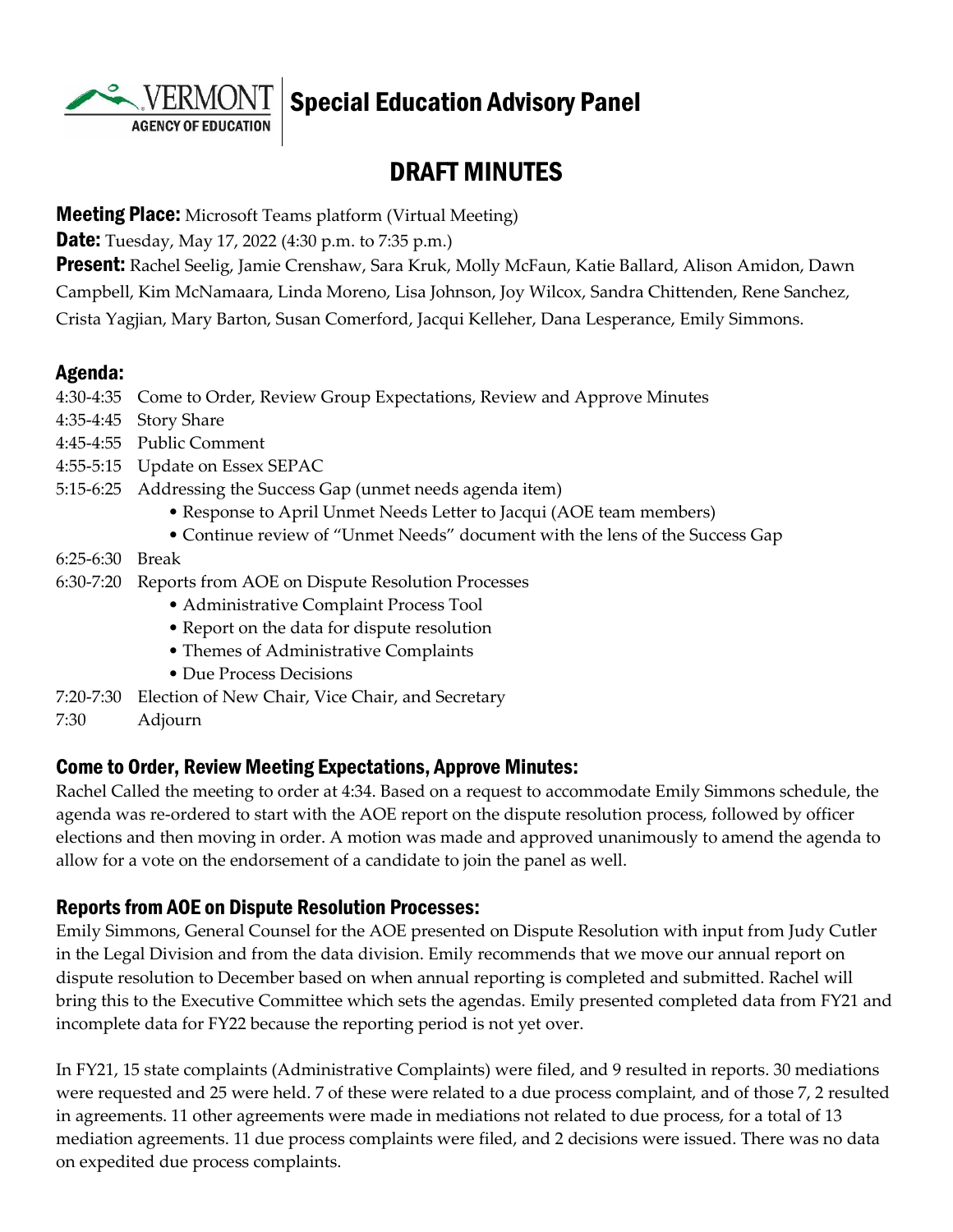For FY22, the incomplete provisional numbers are as follows: 22 state complaints (Administrative Complaints) have been filed so far this year, 28 request for mediation, and 10 due process complaints. Numbers are not yet available on reports issued, mediations resulting in agreements, or in due process decisions. Emily shared some provisional trends included: missed services due to staffing and hiring challenges, lack of alternative out of district placements, and reduced interest in mediation as the dispute resolution option (increased in administrative complaints).

Jacqui walked the panel through the administrative complaint form and the filing requirements and showed the panel where the document can be found translated into five languages.

Jacqui also reported that developing an IEP facilitator program has not gotten off the ground. It was interrupted by COVID. It should be added to the next round of agendas for the panel, as there was a lot of interest from the field and support from the panel when the idea was introduced.

Discussion ensued. Question about how to capture or monitor for families who have an interest, a desire, to file an admin complaint or due process, but cannot, often around placement, least restrictive environment (LRE), shortened school days, inability to provide services, evaluation issues, and child find issues. Rachal affirmed that even when families call Legal Aid, there is not adequate funding to file a due process, admin complaint, or mediation request in all cases. Emily thought we might need more information to think about this is a data collection – what do these parent have in common, what makes them countable, whether this is quantitative or qualitative data collection. If AOE is going to engage in monitoring something, it needs to be planful in what to collect.

Jacqui shared her experience prior to coming to Vermont seeing "signing the form" as a barrier. She pointed out AOE has a technical assistance (TA) provider, and the special education team looks for patterns and trends at least quarterly to consider whether there is a need for policy or guidance generally, or if there is a district of concern. This includes calls to the TA line from parents, families, ed surrogates, and others. Jacqui also shared that if the caller wants, a courtesy call can be made to the district. In some cases, they will also follow up, and, if there is not progress, this can be escalated to the monitoring system depending on the nature and concerns. She agrees that there continues to be a fear of retribution and retaliation in response. Sandra shared that it is really scary not to have an attorney in these cases, and there needs to be systemic change to address the harm to families and children.

Question about the AOE's limit on 2 mediation sessions. Emily reported she has the ability to look at progress in those sessions and approve a third session. These requests need to be made through the mediators, and the mediators know this is an option.

### Election of New Chair, Vice Chair, and Secretary:

Sandra Chittenden nominated Katie Ballard as chair, Jamie Crenshaw seconded. no other nominees. Katie was elected unanimously.

Jamie Crenshaw nominated Sandra Chittenden as secretary, Crista Yagjian seconded. No other nominees. Sandra was elected unanimously.

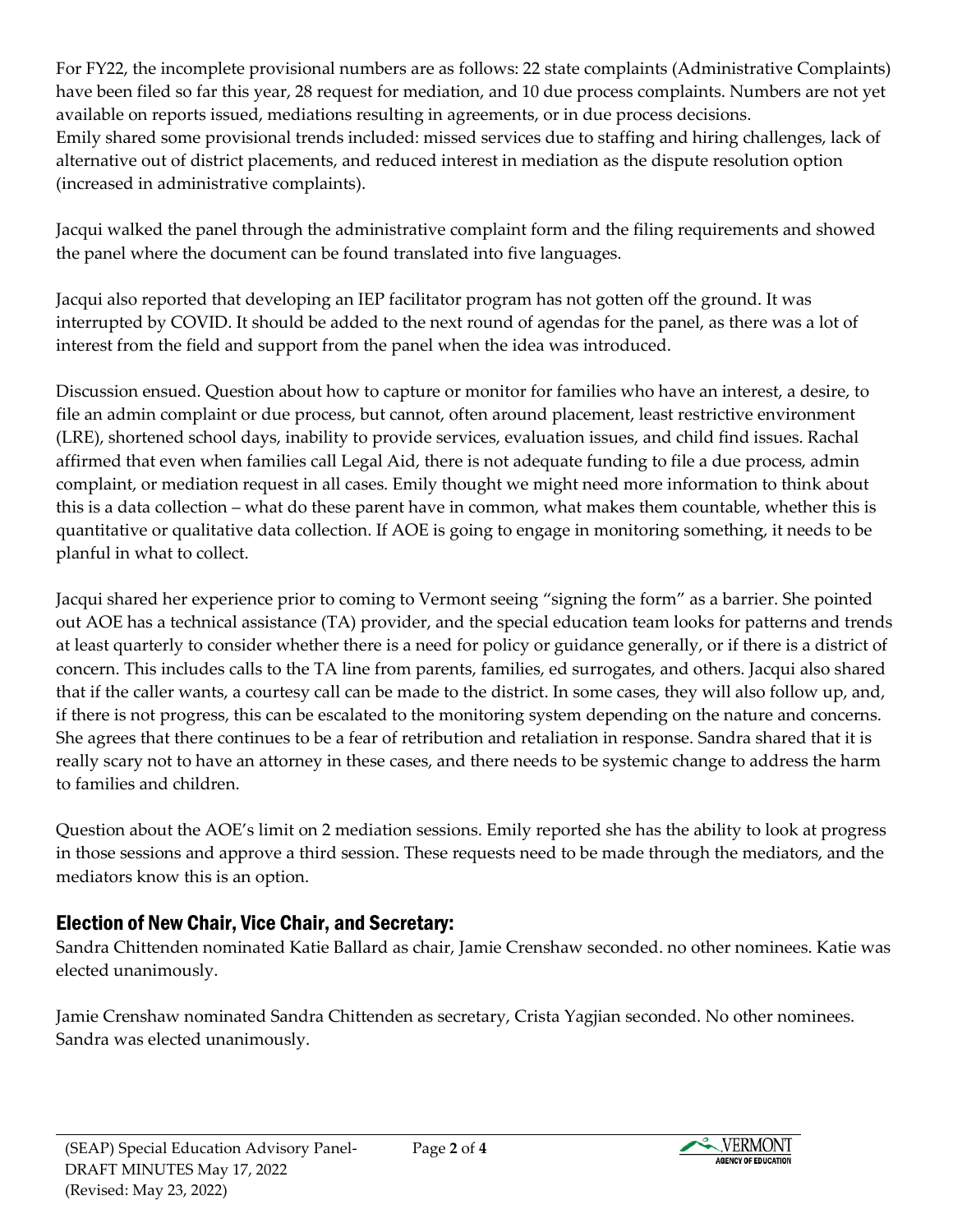Crista Yagjian nominated Joy Wilcox as vice chair, Katie Ballard seconded. Joy declined the nomination. Crista then nominated Dawn Campbell as vice chair, Jamie Crenshaw seconded. No other nominees. Dawn was elected unanimously.

Election of additional executive board members will be added to the June agenda.

## Endorsement of New Member Application:

Lisa Johnson has completed the application and attended two meetings. She shared her background and reasons for wanting to join the panel. She clarified that while she is the parent of a child with a disability, her children are grown and were not educated in Vermont, so she is looking to fill a professional role, not a parent role.

Crista Yagjian made a motion to move her application forward for the Governor's consideration. Jamie Crenshaw seconded. Her endorsement was unanimous.

Katie thanked Sabine for all her work on membership and appointments.

## Story Share:

Jacqui shared her story, her own experience with high school, and her path from working as waitress to becoming a parent, and to college so she could earn more money as a substitute. She talked about finding motivation and learning systems and strategies to succeed and conquer fears of and dislike for school, and from there earning her bachelor's degree, completing her thesis on using Disney-based musical mnemonics as a study strategy, and her interest and academic focus on addressing success gaps by zip codes. And she shared her relief at learning as an adult that she had been masking disabilities that explained those hardships and challenges she had had as a student and the feelings she had about school and herself as a result.

## Break

## Public Comment:

Suzy shared how much she appreciates the panel and what is has accomplished. She feels there has been exceptional leadership on the panel side and with the agency. Congratulations to all.

# Update on Essex SEPAC:

Katie shared that the EWSD SEPAC has had three meetings, created a steering committee, and is working on approving vision and mission statement which were shared in draft form with the SEAP. The SEPAC has three goals at this time: (1) create organizational structures; (2) host two community events next school year, and (3) decide what trainings to develop. They have connected to the Massachusetts organization that supports the Massachusetts SEPACs for training, they are looking for a big picture IDEA training that isn't necessarily district/parent focused, and specific to their district, what Child Find looks like, and what to do when it does not go smoothly.

Question about biggest hurdle in getting a SEPAC operational in the district. Katie shared it was the initial response of "it just won't happen" and pushing through that.

Discussion of including students with disabilities and supporting self-advocacy, and Jacqui's twins' presentations about self-advocacy. Resources will be shared out to the full panel after the meeting.

Page **3** of **4**